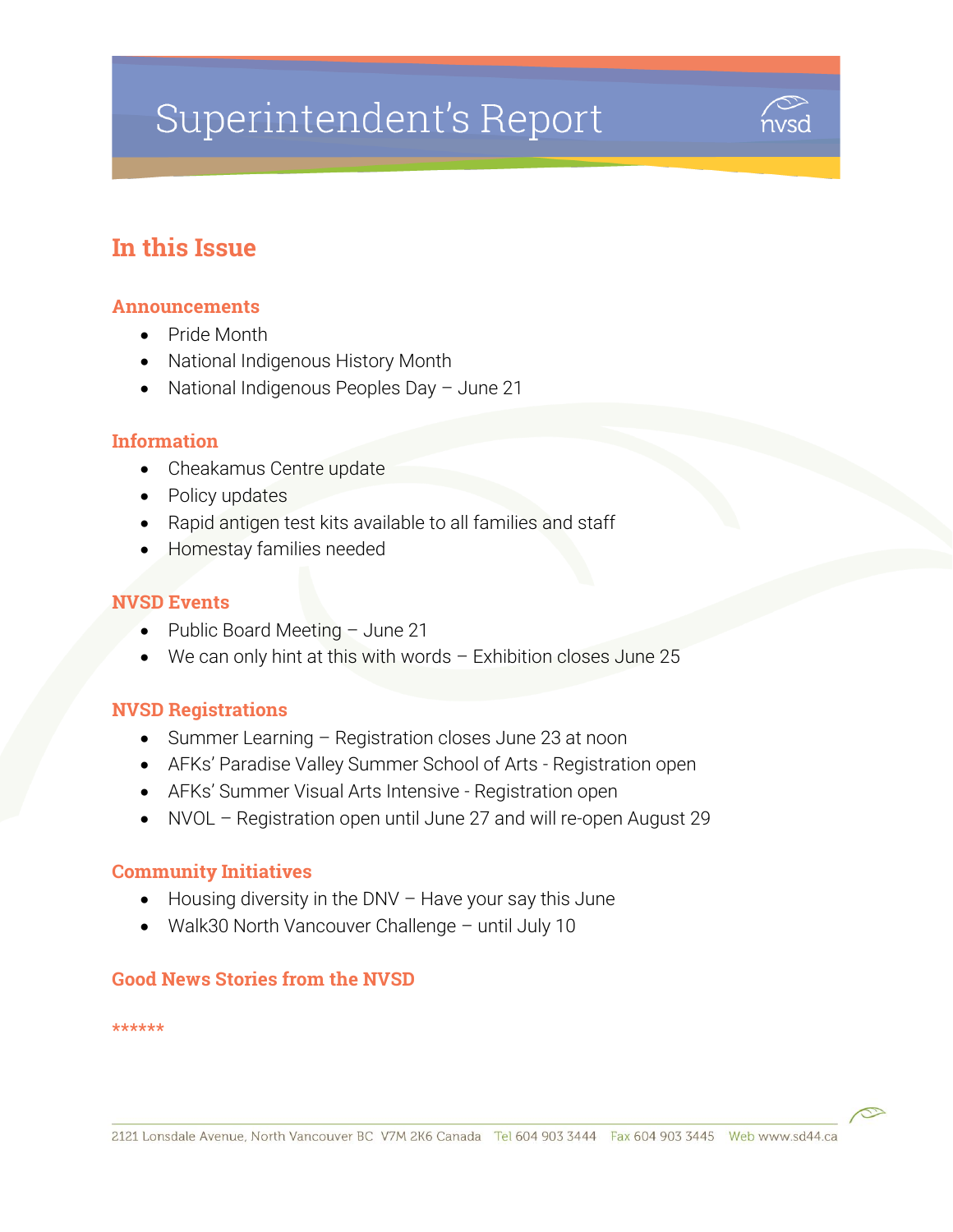

# Announcements

#### Pride Month

Pride Month is in June and commemorates the Stonewall Riots that occurred in June 1969. The catalyst for early Pride celebrations was the need for equal rights to be extended to all 2SLGBTQ+ people. This call for a world without discrimination based on sexual orientation, gender identity or gender expression is the reason we continue to celebrate Pride today.

At the North Vancouver School District, we believe schools should be inclusive places where all feel safe, accepted, supported, respected and welcome. We are committed each and every day to ensure students and staff see themselves reflected in their school community and feel empowered to be the best version of themselves.

## National Indigenous History Month

June is National Indigenous History Month, where we recognize and celebrate the rich and diverse history, heritage, resilience and diversity of First Nations, Inuit and Métis peoples across Canada. Visit the [Government of Canada's learning portal](https://www.rcaanc-cirnac.gc.ca/eng/1466616436543/1534874922512) to access resources and learning material to learn more about Indigenous history, languages, cultures and experiences.

## National Indigenous Peoples Day – June 21

[National Indigenous Peoples Day](https://www.canada.ca/en/canadian-heritage/campaigns/celebrate-canada/indigenous-peoples-day.html) takes place on the summer solstice, June 21. It is a special occasion to learn more about Indigenous peoples, places and experiences and is an important step forward each Canadian can take on the path to reconciliation.

# **Information**

#### Cheakamus Centre update

*By Conor McMullan, Director of Educational Programs*

It has been a year of learning in, with, and about nature at Cheakamus Centre for students and staff. With a focus on day-based programs, Cheakamus staff were pleased to welcome Grade 4 and 5 students in the fall for an integrated experience blending Indigenous learning at the longhouse with outdoor place-based activities at the Outdoor School program site.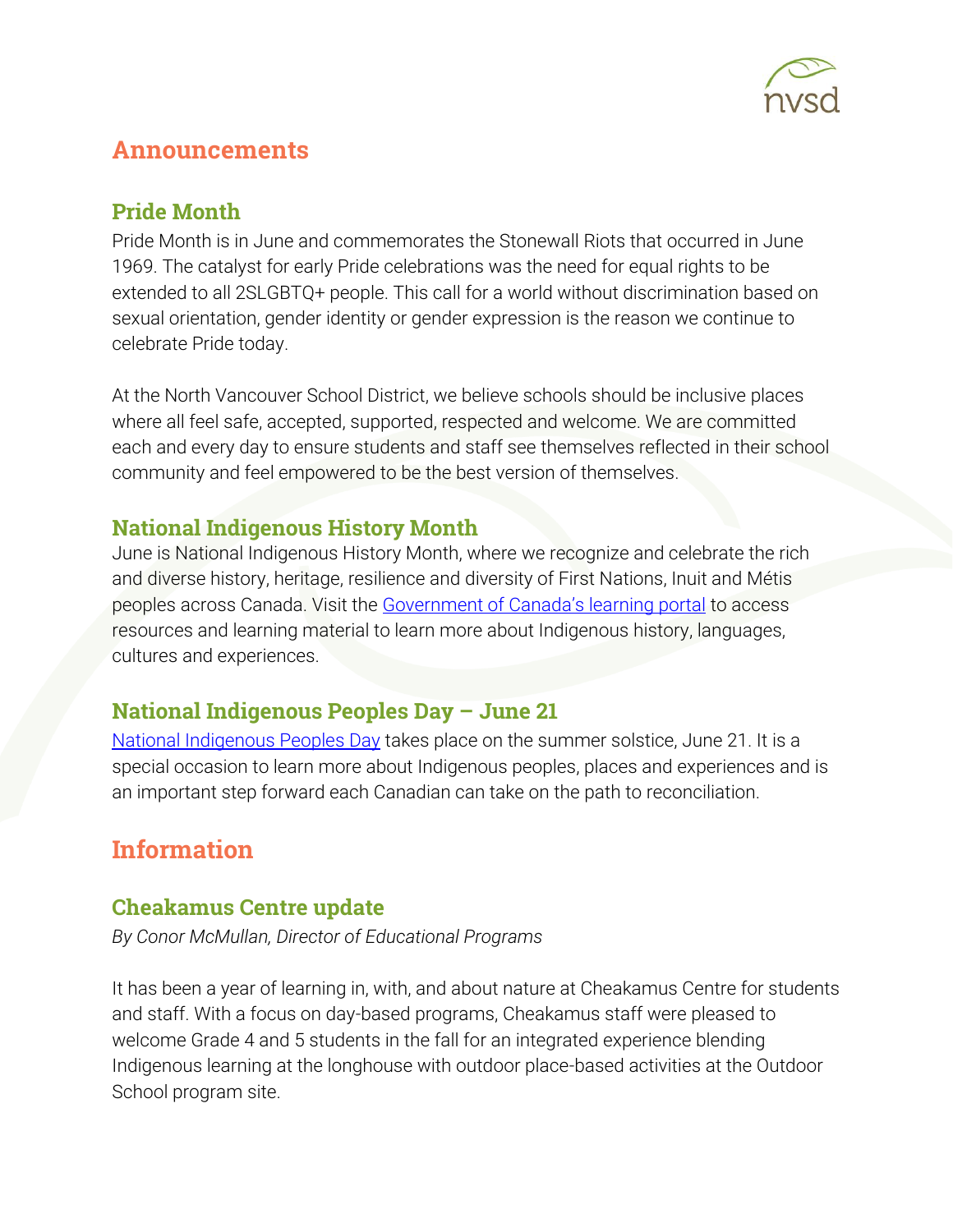

The spring saw over 3,000 students in Grades 3, 6 and 7 enthusiastically participate in a wide range of Cheakamus programs, both at the longhouse and in the many unique learning spaces, including the salmon hatchery, farm, archery range and forest trails. *[Read more](https://www.sd44.ca/District/LearnShareGrow/default.aspx#/view/705)*.

## Policy updates

Revisions to Policy 203: Communicating Student Learning and Policy 409: Anti-Racism and Equity through Cultural Diversity were approved at the May 24, 2022, public board meeting.

A one-year review of [Policy 203: Communicating Student Learning](https://www.sd44.ca/Board/PoliciesProcedures/Series200/Policy203/Pages/default.aspx#/=) was conducted by Greg Hockley, District Principal, Careers, Curriculum and Assessment (Secondary) and Chanin Smyth, District Principal, Curriculum and Assessment (Elementary). Minor edits to the policy and administrative procedures were presented to the Board of Education at the May 24, 2022, public board meeting and approved.

[Policy 409: Anti-Racism and Equity through Cultural Diversity](https://www.sd44.ca/Board/PoliciesProcedures/Series400/Policy409/Pages/default.aspx#/=) (formerly Multicultural/Race Relations) was reviewed by the Policy 409 sub-committee, chaired by Rupi Samra-Gynane, Principal, Handsworth Secondary. The updated policy and administrative procedures were presented to the Board of Education at the May 24, 2022, public board meeting and approved.

#### Rapid antigen test kits available to all families and staff

We have an oversupply of rapid antigen test kits, and we would like to offer them to all families and staff. Please visit Reception, located on the 2nd floor of the Education Services Centre, 2121 Lonsdale Avenue, between the hours of 8:30 a.m. and 4 p.m., to pick up additional test kits.

## Homestay families needed

Each year, the North Vancouver School District welcomes students from around the world to live and study in our vibrant community. We strive to place secondary school international students with families who live close to school to support each student's integration into the school and wider community.

There are secondary school international students in need of a homestay placement for the school term beginning September 2022. If you are interested in hosting an international student, please reach out to our International Education program office at [international@sd44.ca.](mailto:international@sd44.ca) More information about the homestay program is available [HERE.](https://www.sd44.ca/ProgramsServices/InternationalEd/Homestay%20Information/Pages/default.aspx#/=)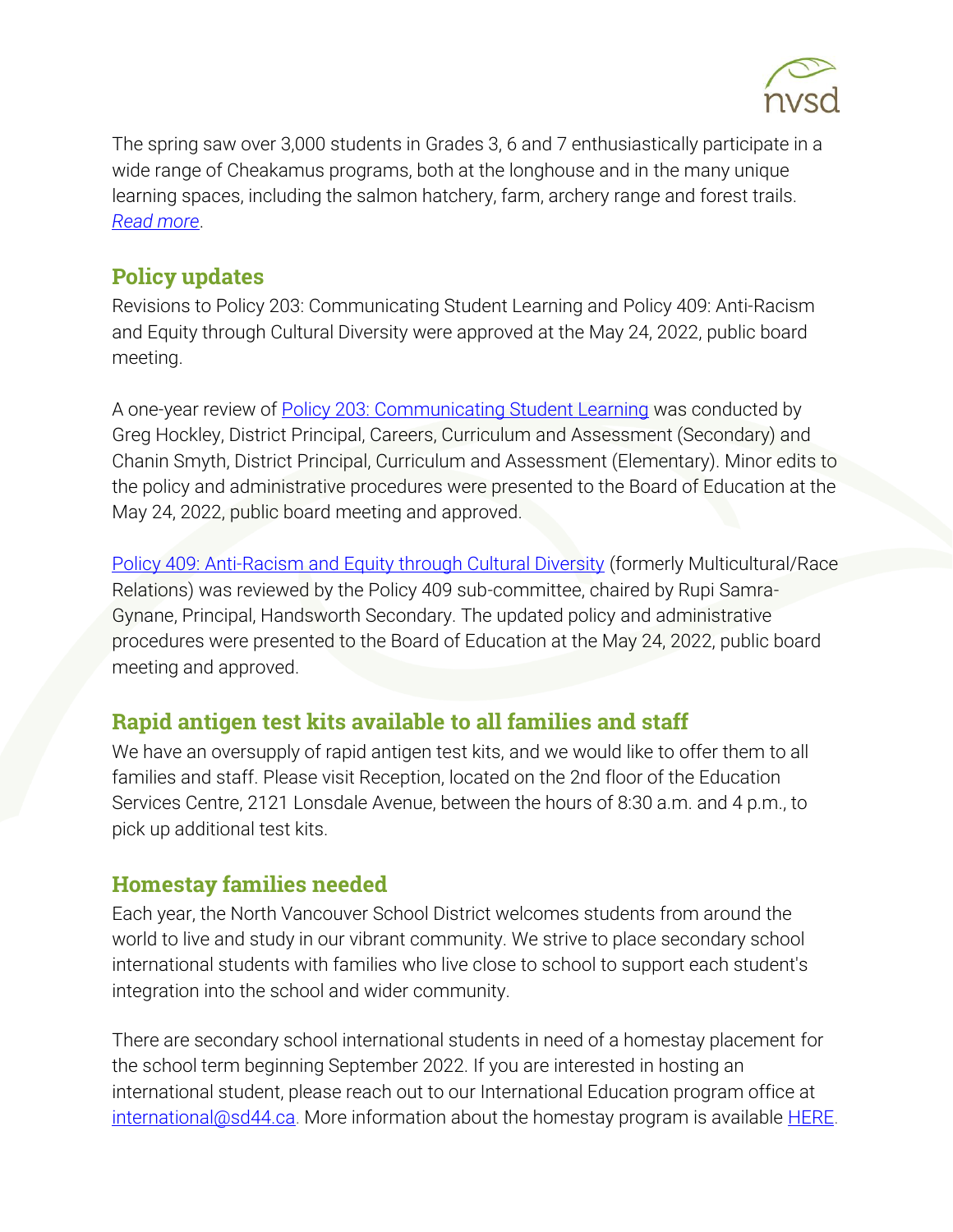

# **NVSD Events**

#### **Public Board Meeting – June 21**

The next Board of Education Public Board Meeting takes place on Tuesday, June 21, at 6:30 p.m. Visit our [Meetings & Minutes](https://www.sd44.ca/Board/Meetings/Pages/default.aspx#/=) page for information on COVID-19 procedures for attending meetings in person, how you can provide input, and to review the complete agenda (available on the Thursday afternoon preceding the public meeting).

## We can only hint at this with words – Exhibition closes June 25

Presented by the Gordon and Marion Smith Foundation for Young Artists, *We Can Only Hint at This with Words* consists of large scale, multi-surfaced mixed media paintings by Russna Kaur, shaped cut-out paintings by M.E. Sparks, and mixed media sculptures and stop-motion video by Andrea Taylor. All three artists navigate the complexities of working with historical reference, and in doing so, find ways to construct their own shapes and gestures. The exhibition will explore the different ways each artist quotes, pulls apart and reshapes the historical narratives that inform their work. For more information about this exhibition hosted at the Gordon Smith Gallery of Canadian Art, please visit the [exhibition](https://www.sd44.ca/school/artistsforkids/Visit/Exhibitions/Pages/default.aspx#/=) web page.

# NVSD Registrations

#### Summer Learning – Registration closes June 23 at noon

[North Vancouver Summer Learning](https://www.sd44.ca/school/summer/Pages/default.aspx#/=) provides a platform for students to explore and extend learning opportunities while fulfilling their educational requirements through a variety of opportunities in the month of July.

The Summer Learning 2022 suite of course offerings provides students the opportunity to enhance core skills and/or earn credits toward graduation:

- [Full Credit Academic Courses](https://www.sd44.ca/school/summer/ProgramsServices/FullCredit/Pages/default.aspx#/=) (including French 11 NEW this year)
- [7/8 Transition](https://www.sd44.ca/school/summer/ProgramsServices/Grade78TransitionCourses/Pages/default.aspx#/=) (including 7/8 Music NEW this year)
- **[Eslha7an](https://www.sd44.ca/school/summer/ProgramsServices/Pages/Eslha7an.aspx#/=) Secondary Review & Completion**

[Registration](https://www.sd44.ca/school/summer/Registration/Pages/default.aspx#/=) is open to students within and beyond the NVSD.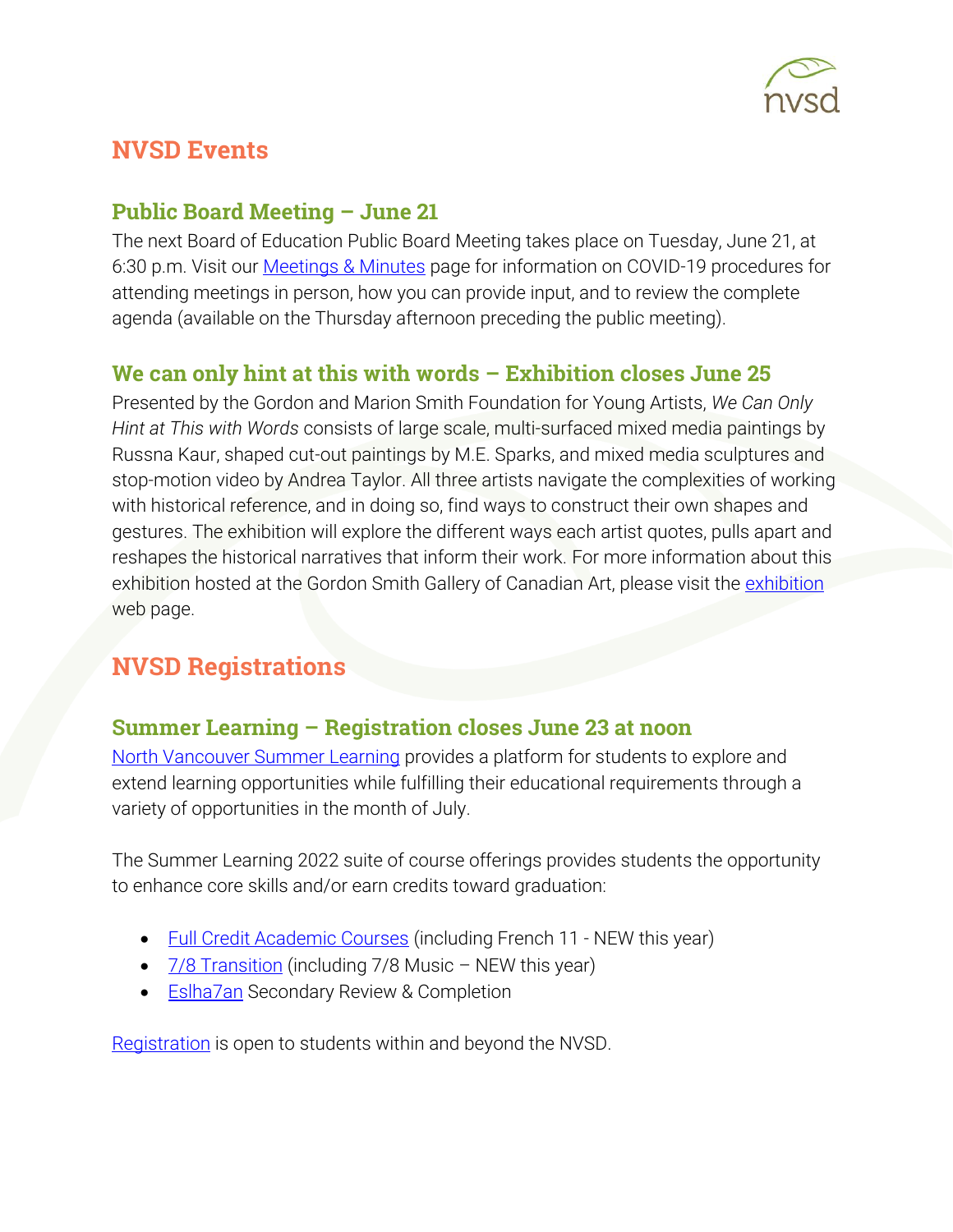

#### AFKs' Paradise Valley Summer School of Arts - Registration open

Young artists ages 8-14 will explore their surroundings with artist Annie Canto in the beautiful setting of Paradise Valley. This overnight camp combines outdoor studio adventures, in-depth instruction in collage, drawing and painting, as well as daily recreational activities such as canoeing, hiking, archery and campfire singalongs. Students are taught by B.C. certified art specialist teachers and mentored by an acclaimed Canadian artist. Visit [Artists for Kids](https://www.sd44.ca/school/artistsforkids/learn/paradisevalleysummervisualartscamps/Pages/default.aspx#/=) for more information and to register.

#### AFKs' Summer Visual Arts Intensive - Registration open

Students ages 14-18 will explore drawing, painting and printmaking with artist Janet Wang in the beautiful setting of the Gordon Smith Gallery, to develop a body of work throughout the week that can be added to their personal portfolio. Visit [Artists for Kids](https://www.sd44.ca/school/artistsforkids/learn/springandsummerdaycamps/Pages/default.aspx#/=) for more information and to register

#### NVOL – Registration open until June 27 and will re-open August 29

North Vancouver Online Learning (NVOL) provides students with engaging and interactive learning experiences. Students can choose to engage in their NVOL courses entirely remotely online or in a blended model of online and in-person interactions at our NVOL Centre. In addition, students can choose from a full suite of [courses](https://www.sd44.ca/school/onlinelearning/ProgramsServices/Courses/Pages/default.aspx#/=) from Grades 8 through 12 in both English and French. Summer support is available July 4 to 15, 2022. See the special announcement on the [NVOL website](https://www.sd44.ca/school/onlinelearning/Pages/default.aspx#/=) for details.

The French Immersion online course offerings allow students the opportunity to meet the requirements of their Diplôme de fin d'études secondaires en Colombie-Britannique online through L' École Virtuelle de Vancouver nord. Click **HERE** for a complete list of our French Immersion course offerings.

Online registration for NVOL is open until June 27; click **HERE** for more information.

# Community Initiatives

#### Housing diversity in the DNV – Have your say this June

The District of North Vancouver is working to add more diverse housing options to singlefamily neighbourhoods, including secondary suites, infill housing, and short-term rentals. The DNV is looking for feedback as it considers ways to expand housing choice and support affordability. Please visit [DNV.org/Housing-Diversity](https://www.dnv.org/housing-diversity-single-family-neighbourhoods) for a link to a survey and to learn about dates for virtual and in-person open houses.